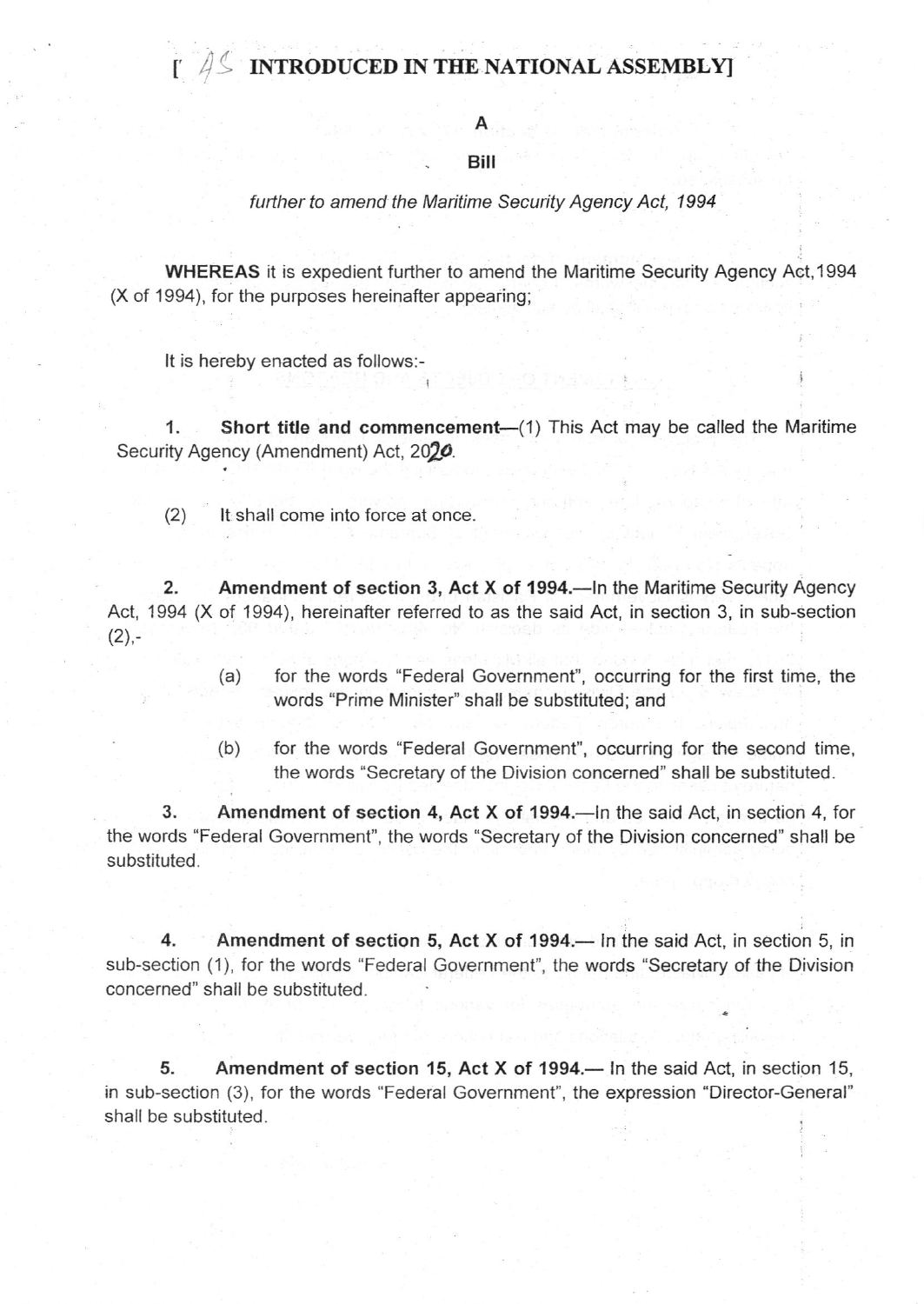6. Amendment of section 17, Act X 1994.— In the said Act, in section 17, for the words "Federal Government", the words "Prime Minister" shall be substituted.

7. Amendment of section 19, Act X of 1994.— In the said Act, in section 19, for the words "Federal Government" the words "Secretary of the Division concerned" shall be substituted. <sup>1</sup>

## STATEMENT OF OBJECTS AND REASONS

The proposed amendments seek to amend Pakistan Maritime Security Agency Act No. X of 1994 with a view to replace the word "Federal Government" with the appropriate authority exercising powers on behalf of Federal Government in light of the Judgment of Supreme Court of Pakistan in Civil Appeals No. 1428 to 1436 of 2016 (filed by M/s Mustafa Impex, Karachi and others versus Government of Pakistan through Secretary Finance). Whereas, the Federal Cabinet vide its decision No. 419/19/2017 dated 08<sup>th</sup> November 2017, inter-alia, decided that all Ministries and Divisions should in consultation with Law & Justice Division, make amendments in the respective Acts/Rules and replace the words "Federal Government" with appropriate authority(ies), Prime Minister's Office also observing that frequent submission of trivial'routine nature of cases to the Federal Cabinet directed that all Ministries/Division should go through the rules and regulations made under different federal legislations, being administered by them, and move the cases for requisite amendments, if deemed appropriate.

2. The proposed amendments would be helpful in curtailing the number of cases trivial/routine nature to the Federal Cabinet by Ministry of Defence and also rationalize the authorities for various functions in PMSA in the light of prevailing rules, regulations and instructions of the government.

Federal Minister for Defence